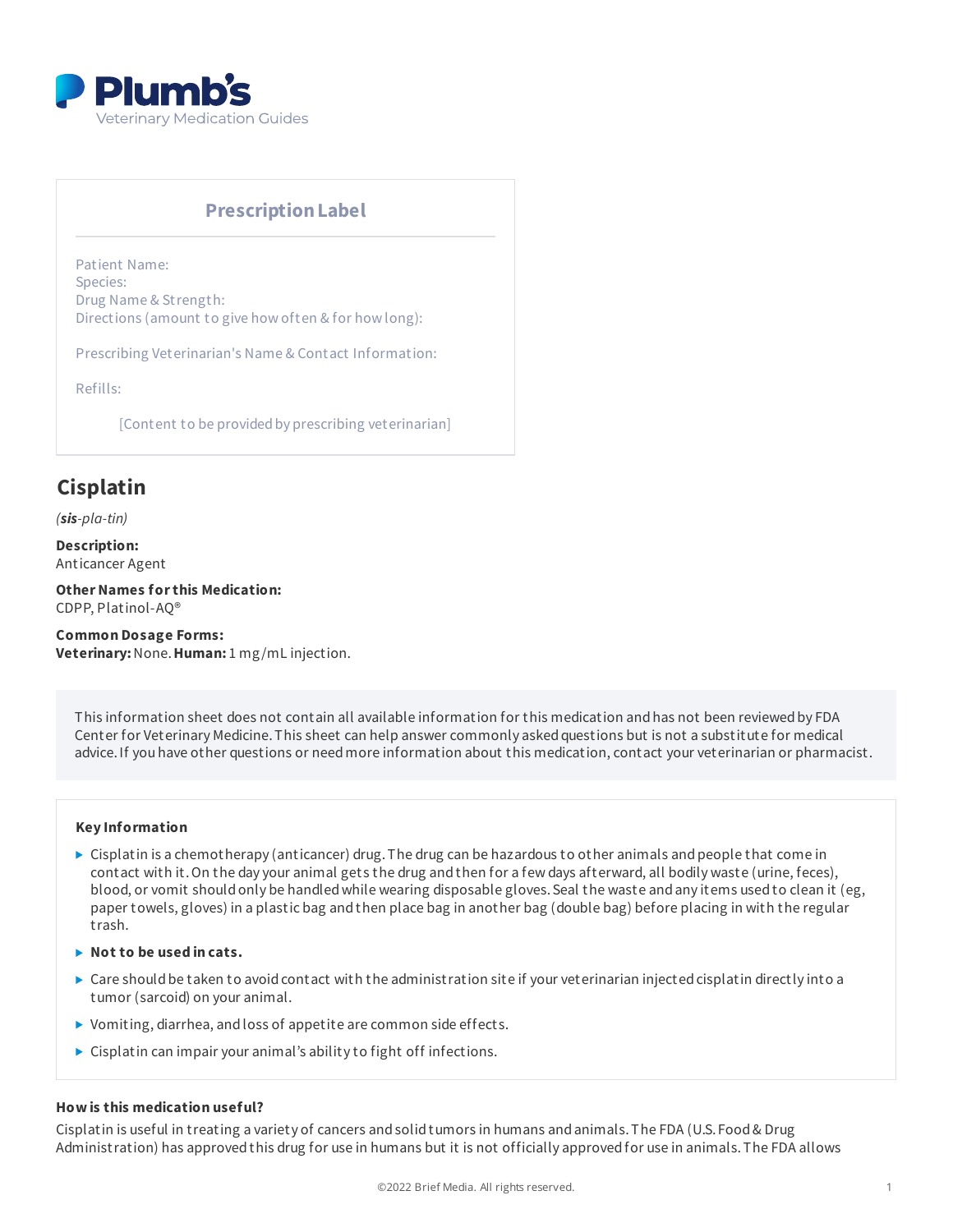veterinarians to prescribe products containing this drug in different species or for other conditions in certain situations. You and your veterinarian can discuss why this drug is the most appropriate choice.

# **What should I tell my veterinarian to see if this medication can be safely given?**

Many things might affect how well this drug will work in your animal.Be sure to discuss the following with your veterinarian so together you can make the best treatment decisions.

- ▶ Tell your veterinarian and pharmacist what medications (including vitamins, supplements, or herbal therapies) you are giving your animal, as well as the amount andschedule of each.
- $\blacktriangleright$  Tell your veterinarian about any conditions or diseases your animal may have now or has had in the past.
- If your animal has been treatedfor the same disease or condition in the past, tell your veterinarian about the treatment andhow well it didor didn't work.
- If your animal is pregnant or nursing, talk to your veterinarian about the risks of using this drug.
- ▶ Tell your veterinarian and pharmacist about any medication side effects (including allergic reactions, lack of appetite, diarrhea, itching, hair loss) your animal has developedin the past.

# How long until I will know if this medication is working, and how long will the effects of this medication last?

This medication takes several days until beneficial effects occur. Full effects of this medication may not be evident for several weeks.However, side effects (eg, upset stomach or sleepiness) may occur right away.Improvement of clinical signs will be gradual over the time that it takes the medication to reach its full efficacy.

The effects of this medication are moderate in duration, meaning they may last for a few days, although the benefits may be prolonged if your animal has decreased kidney and/or liver function.

# **When should this medication not be used or be used very carefully?**

No drug is 100% safe in all patients, but your veterinarian will discuss with you any specific concerns about using this drug in your animal.

This drug **SHOULD NOT** be usedin patients:

- ▶ **Cats** as it can cause fat al lung toxicity.
- Animals that have experienced an allergic reaction to cisplatin or other drugs like it (eg, carboplatin).
- $\blacktriangleright$  Animals with kidney problems.
- $\triangleright$  Animals with bone marrow suppression (when the body cannot fight infections).

This drug shouldbe used**WITH CAUTION** in patients:

- ▶ With heart failure.
- $\blacktriangleright$  That have an existing infection.

If your animal has any of these conditions, talk to your veterinarian about the potential risks versus benefits.

#### **What are the side effects of this medication?**

- Cisplatin can cause severe vomiting when given in the vein (systemically) so your veterinarian will give you medication to help prevent this.If vomiting is severe andnot controlled, contact your veterinarian.Vomiting is not a side effect after injection directly into the tumor (locally), but the site should be watched closely for any undesired events that your veterinarian may be concernedabout (eg, bleeding, oozing, excessive swelling, or enlargement of the tumor).
- $\triangleright$  Bone marrow suppression is also a problem that can occur about 14 days after cisplatin is given. Watch for weakness, fever, bruising, or bleeding.If you see any of these signs, contact your veterinarian immediately.
- Cisplatin can also damage the liver or kidneys but this is more common in humans than in animals. Your veterinarian will monitor for this.
- ▶ Dogs: Loss of fur. Many dogs receiving chemotherapy will have minor hair coat changes (eg, shagginess, loss of luster). Breeds with continuously growing hair coats (eg, poodles, terriers, Afghan hounds, or oldEnglish sheepdogs) are more likely to experience significant hair loss.

# **If my animal gets too much of this medication (an overdose), what should I do?**

It is unlikely that your animal will receive this drug outside of the veterinarian's office, so this won't be a concern.

#### **How should this medication be given?**